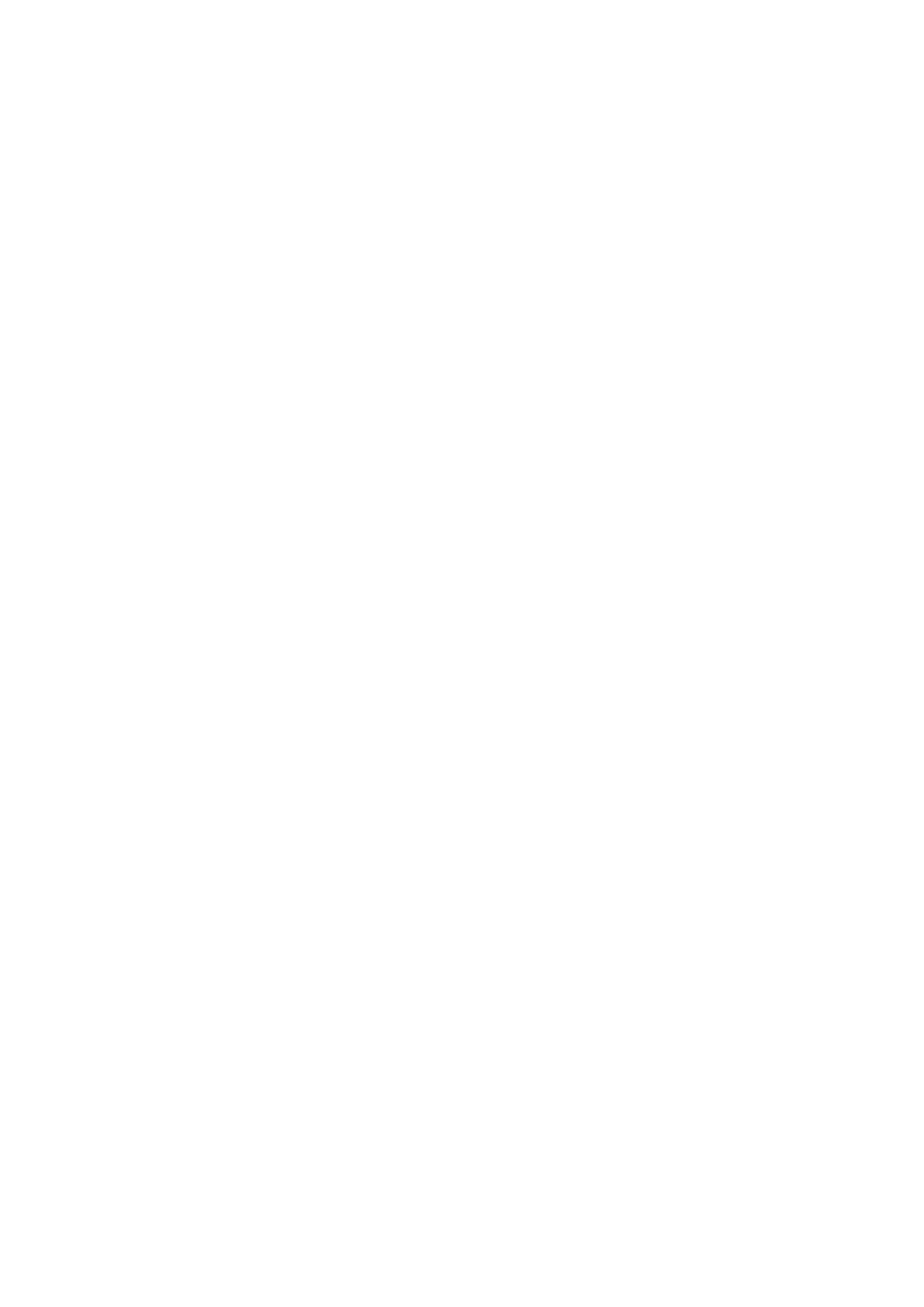**Tänd ett** lager: **P, R eller** Triangler ISSN 1404-0344 SKB TR-11-01 ID 1271590 Updated 2012-12

# **Long-term safety for the final repository for spent nuclear fuel at Forsmark**

**Main report of the SR-Site project**

**Volume I**

Svensk Kärnbränslehantering AB

March 2011

*Keywords:* Safety assessment, Long-term safety, Final repository, Spent nuclear fuel, Forsmark.

A pdf version of this document can be downloaded from www.skb.se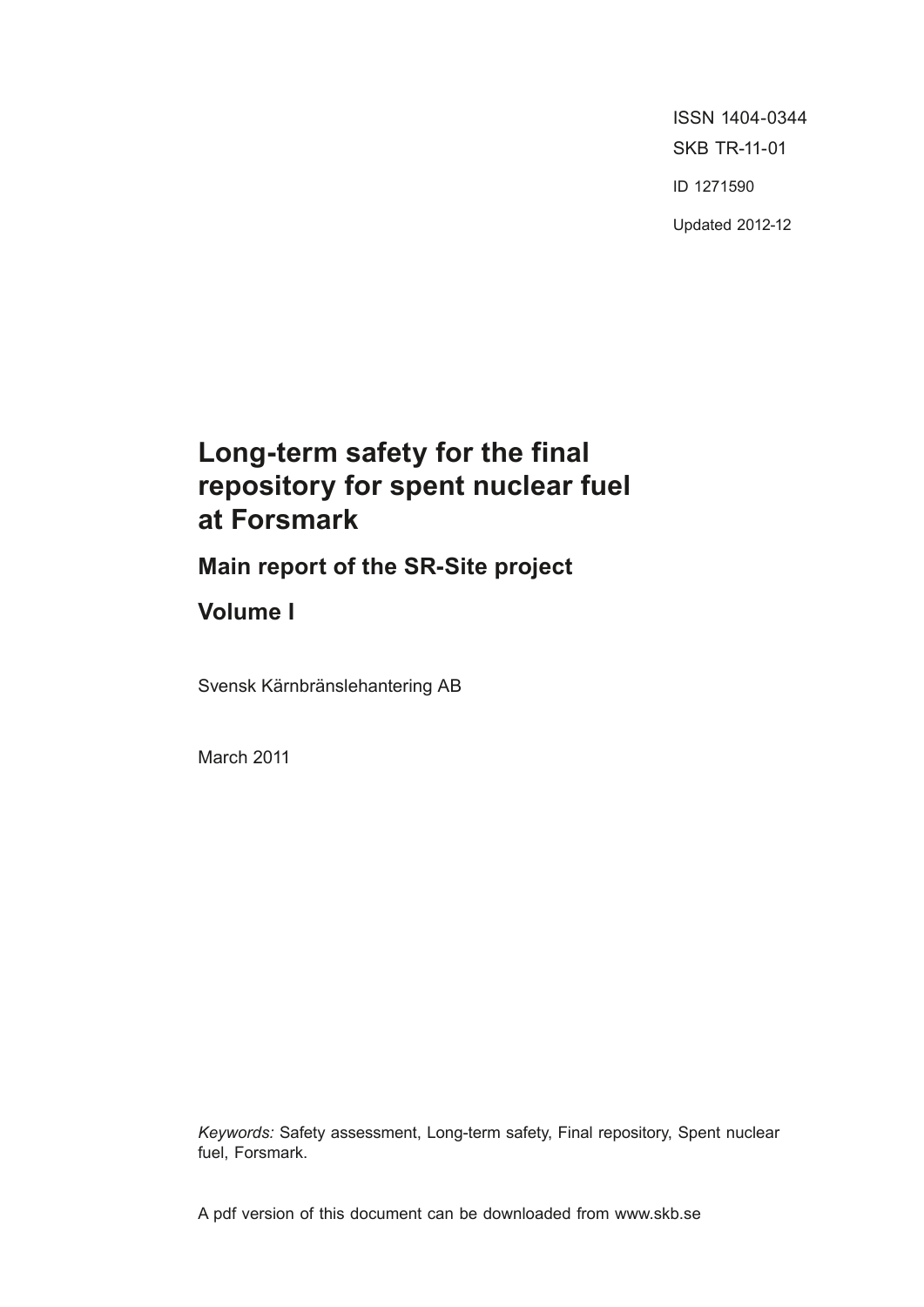#### **Update notice**

The original report, dated March 2011, was found to contain both factual and editorial errors which have been corrected in this updated version. The corrected factual errors are presented below.

#### **Updated 2011-10**

| Location                                | <b>Original text</b>                                                                                                                                                                                                                                                   | <b>Corrected text</b>                                                                                        |
|-----------------------------------------|------------------------------------------------------------------------------------------------------------------------------------------------------------------------------------------------------------------------------------------------------------------------|--------------------------------------------------------------------------------------------------------------|
| Page 38, paragraph 4 from bottom        | value below background radiation.                                                                                                                                                                                                                                      | value below 1 mSv/hour.                                                                                      |
| Page 67, paragraph 4                    | in the scenario selection in a                                                                                                                                                                                                                                         | in the scenario analyses in a                                                                                |
| Page 67, paragraph 5                    | This is described briefly in Section<br>6.2.1 and in more detail when applied<br>in the scenario selection, Chapter 11<br>and the analysis of FHA scenarios.<br>Section 14.2.                                                                                          | This is described in the analysis of FHA<br>scenarios, Section 14.2.                                         |
| Page 97, paragraph 3, line 3            | in Chapter 13.                                                                                                                                                                                                                                                         | in Chapter 11.                                                                                               |
| Page 111, text to figure 4-8, last line | of the target area,                                                                                                                                                                                                                                                    | of the candidate area.                                                                                       |
| Page 168, Table 5-8                     | Wrong data in table                                                                                                                                                                                                                                                    | Table updated with correct data                                                                              |
| Page 186, Table 5-15, column 1          | (mm)                                                                                                                                                                                                                                                                   | (m)                                                                                                          |
| Page 245, Table 7-7, column 3           | FARF31                                                                                                                                                                                                                                                                 | FARF31, MARFA                                                                                                |
| Page 246, Table 7-8, column 3           | <b>DarcyTools</b>                                                                                                                                                                                                                                                      | PhreegC                                                                                                      |
| Page 246, Table 7-8, column 3           | <b>DarcyTools</b>                                                                                                                                                                                                                                                      | ConnectFlow                                                                                                  |
| Page 246, Table 7-8, column 3           | FARF31                                                                                                                                                                                                                                                                 | FARF31, MARFA                                                                                                |
| Page 259, paragraph 2, last sentence    | material properties of these<br>components, (see Section 5.5.3 and,<br>for details, /Karnland et al. 2006/) and<br>since, in particular for the backfill,<br>alternative materials are to be evalu-<br>ated in the assessment, no specific<br>criterion is given here. | material properties of these<br>components (see Section 5.5.3 and,<br>for details, /Karnland et al. 2006/).  |
| Page 269, Figure 8-4                    | Arrow from box "Rock stresses" to<br>"Shear at deposition hole?"                                                                                                                                                                                                       | Figure 8-4 updated<br>Arrow from box "Fracture structure<br>in host rock" to "Shear at deposition<br>hole?". |

### **Updated 2011-12**

| Location              | Original text                    | <b>Corrected text</b>                                   |
|-----------------------|----------------------------------|---------------------------------------------------------|
| Page 179, Figure 5-11 | Width of pellet filled gap 60 mm | Figure 5-11 updated<br>Width of pellet filled gap 50 mm |

#### **Updated 2012-12**

| Location                      | Original text                                  | <b>Corrected text</b>           |
|-------------------------------|------------------------------------------------|---------------------------------|
| Page 58, paragraph 1, line 4  | Canister production report /SKB<br>2010a/. see | Canister production report, see |
| Page 246, Table 7-8, column 5 | <b>SKB 2006</b>                                | SKB 2006c                       |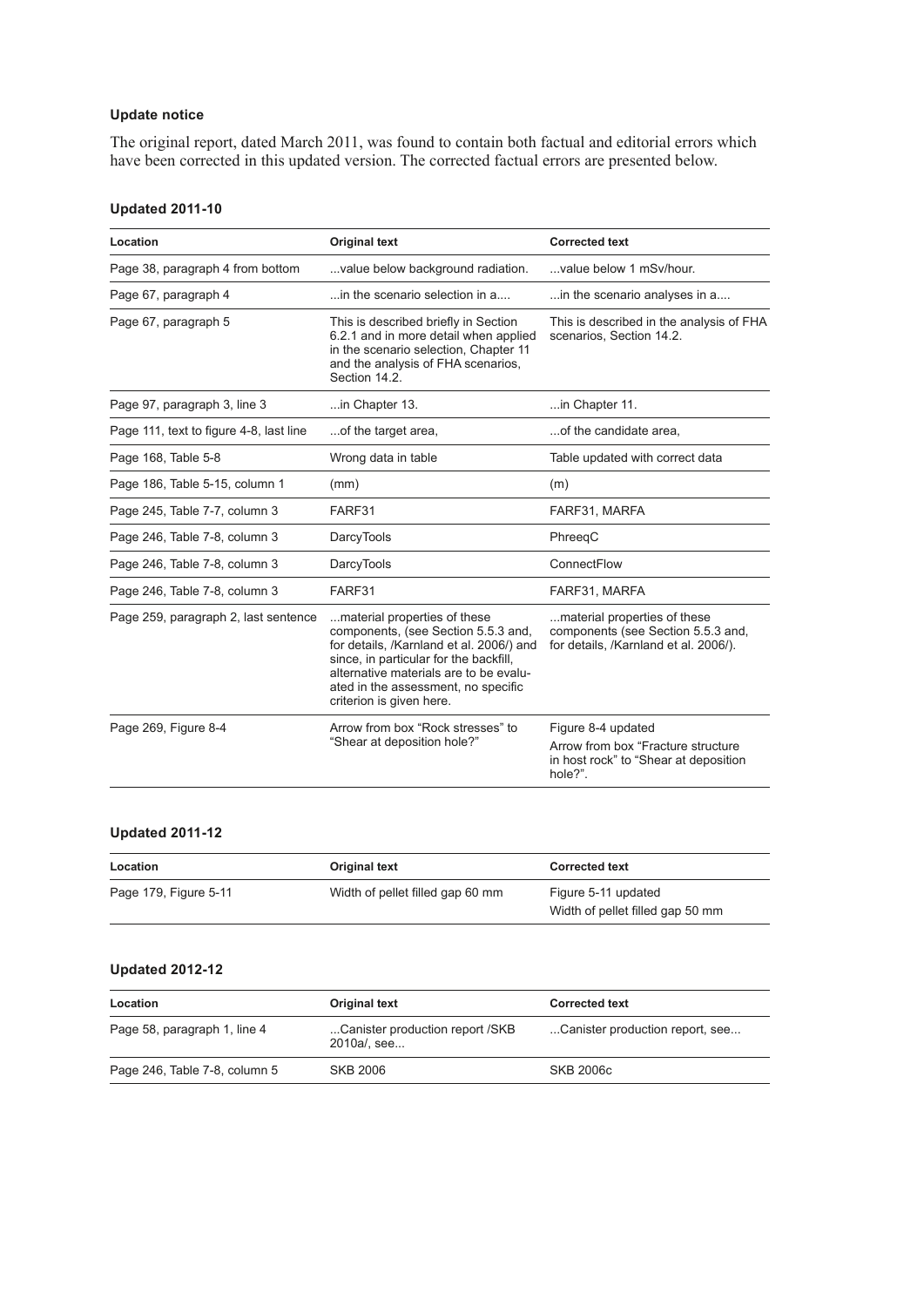ISSN 1404-0344 SKB TR-11-01 ID 1271591 Updated 2012-12

# **Long-term safety for the final repository for spent nuclear fuel at Forsmark**

**Main report of the SR-Site project**

**Volume II**

Svensk Kärnbränslehantering AB

March 2011

*Keywords:* Safety assessment, Long-term safety, Final repository, Spent nuclear fuel, Forsmark.

A pdf version of this document can be downloaded from www.skb.se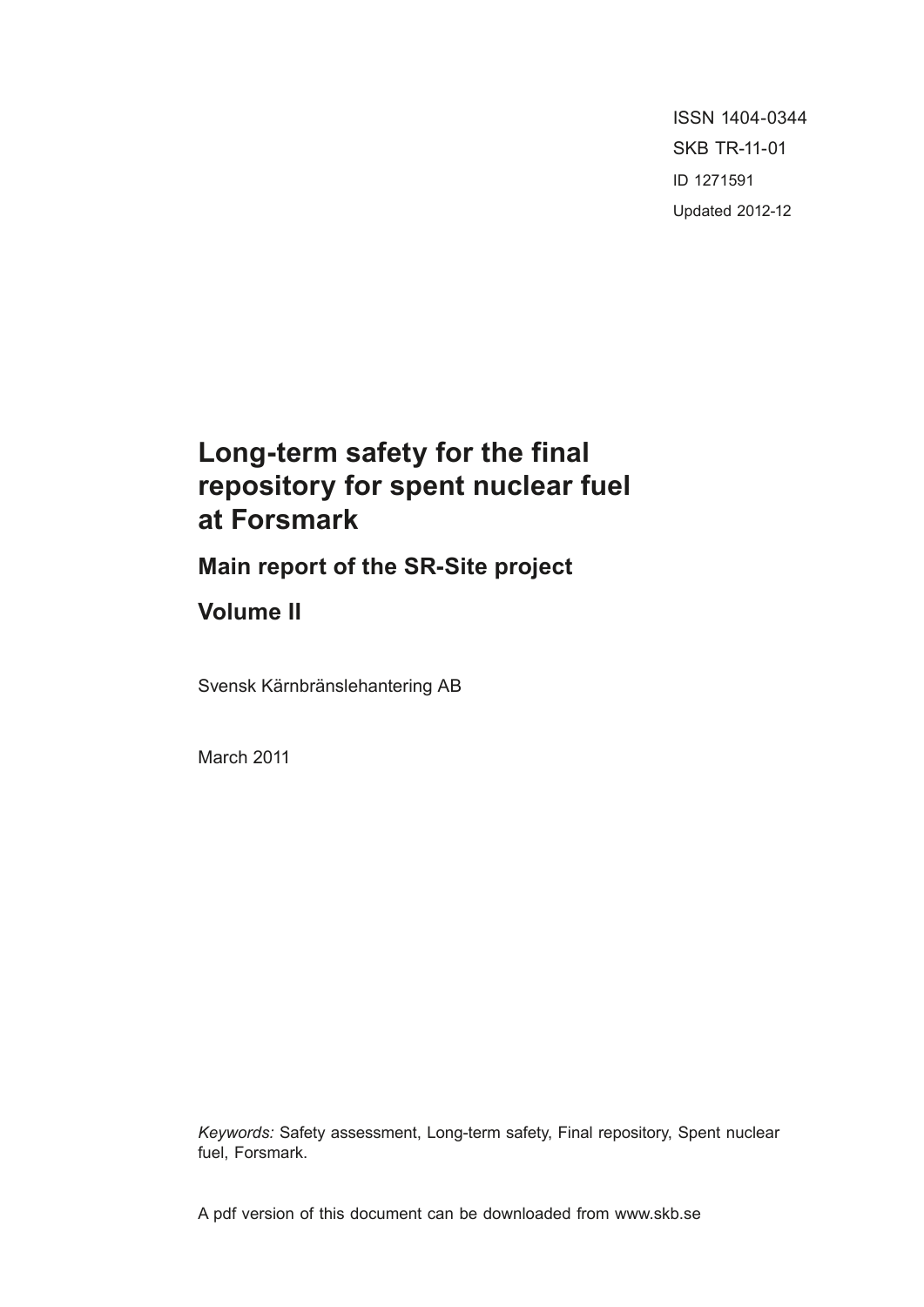#### **Update notice**

The original report, dated March 2011, was found to contain both factual and editorial errors which have been corrected in this updated version. The corrected factual errors are presented below.

# **Updated 2011-10**

| Location                                            | Original text                                                                                                                                                                                                           | <b>Corrected text</b>                                                                                                                                                       |
|-----------------------------------------------------|-------------------------------------------------------------------------------------------------------------------------------------------------------------------------------------------------------------------------|-----------------------------------------------------------------------------------------------------------------------------------------------------------------------------|
| Page 294, paragraph 1, line 7                       | Chapter 4                                                                                                                                                                                                               | Chapter 5                                                                                                                                                                   |
| Page 318, paragraph 4 last line                     | Section 15.4                                                                                                                                                                                                            | Section 15.5                                                                                                                                                                |
| Page 330, last paragraph                            | and generic stress-transmissivity<br>models,                                                                                                                                                                            | and fracture normal stiffness data given in<br>the Data report,                                                                                                             |
| Page 334, Figure 10-21, last line in<br>figure text | Figur 6-18                                                                                                                                                                                                              | Figur 6-21                                                                                                                                                                  |
| Page 337, paragraph 8, last line                    | Section 15.4.                                                                                                                                                                                                           | Section 15.5.15                                                                                                                                                             |
| Page 347, Figure 10-31                              | $log_{10}$ m(Fr) (yrs/m)                                                                                                                                                                                                | Figure 10-31 updated<br>$log_{10}$ (Fr) (yrs/m)                                                                                                                             |
| Page 389, second last paragraph,<br>last line       | Section 10.3.10.                                                                                                                                                                                                        | Section 10.3.11.                                                                                                                                                            |
| Page 417, paragraph 2, line 1                       | According to the maximum chloride<br>concentration of any time frame is $< 0.4$<br>M in the Forsmark groundwater.                                                                                                       | According to Table 10-6, the maximum<br>chloride concentration of any time frame is<br>< 0.4 M at repository level in the Forsmark<br>groundwater                           |
| Page 424, paragraph 2, line 1                       | the initial thermal period,                                                                                                                                                                                             | the initial temperate period,                                                                                                                                               |
| Page 424, paragraph 3, line 1                       | during the thermal period.                                                                                                                                                                                              | during the temperate period.                                                                                                                                                |
| Page 430, paragraph 1, line 8                       | Section 15.4                                                                                                                                                                                                            | Section 15.5.15                                                                                                                                                             |
| Page 430, paragraph 5, last line                    | Section 15.4.                                                                                                                                                                                                           | Section 15.5.15.                                                                                                                                                            |
| Page 436, paragraph 9, line 3                       | erosion, few, if any, deposition holes<br>will reach advective                                                                                                                                                          | erosion, no deposition holes will reach<br>advective conditions                                                                                                             |
| Page 436, paragraph 10, line 5                      | could be lost.                                                                                                                                                                                                          | could be lost in a million year perspective,                                                                                                                                |
| Page 454, second last paragraph,<br>last line       | Section 3.4.1                                                                                                                                                                                                           | Section 10.4.1                                                                                                                                                              |
| Page 459, paragraph 1, line 5                       | in the range 40-45 GPa, presented in<br>the Site description, the results                                                                                                                                               | in the range 40-45 GPa, suggested to be<br>valid for large scale models of the bedrock<br>surrounding the Forsmark site, the results                                        |
| Page 463, paragraph 3, line 1                       | hydraulic jacking is                                                                                                                                                                                                    | hydraulic jacking in front of an advancing<br>ice sheet is                                                                                                                  |
| Page 512, last paragraph, line 2                    | network of deformation zones.                                                                                                                                                                                           | network of fractures.                                                                                                                                                       |
| Page 525, paragraph 1, line 1 and 2                 | during the advance or retreat of an ice<br>sheet in highly transmissive deformation<br>zones cannot be discarded.                                                                                                       | in highly transmissive deformation zones<br>during the advance or retreat of an ice sheet<br>cannot be discarded.                                                           |
| Page 526, last paragraph, line 7                    | Furthermore, the backfill                                                                                                                                                                                               | Furthermore, the repository closure, which,<br>in accordance with the reference design,<br>is similar to the backfill in the deposition<br>tunnels,                         |
| Page 529, paragraph 3, last line                    | canister integrity                                                                                                                                                                                                      | canister integrity since no deposition holes<br>will be located there.                                                                                                      |
| Page 537, paragraph 5, line 1                       | buffer swelling pressure is sufficiently<br>high around a canister.                                                                                                                                                     | buffer density is high.                                                                                                                                                     |
| Page 537, paragraph 5, line 3                       | density range, the swelling pressure<br>criterion is judged to be fulfilled with<br>ample margin, also for groundwater<br>salinities that can be expected during<br>the reference glacial cycle, see Section<br>10.4.8. | density range, this safety function is<br>fulfilled.                                                                                                                        |
| Page 537, paragraph 5, line 6                       | For a deposition hole that has<br>experienced loss of buffer mass due to<br>erosion/colloid release and to the extent<br>that advective conditions prevail, this<br>safety function can, however, not be<br>guaranteed. | For a deposition hole that has experienced<br>substantial loss of buffer mass due to ero-<br>sion/colloid release, this safety function can,<br>however, not be guaranteed. |
| Page 538, paragraph 6, last line                    | estimated to be 43 MPa.                                                                                                                                                                                                 | estimated to be 43.5 MPa.                                                                                                                                                   |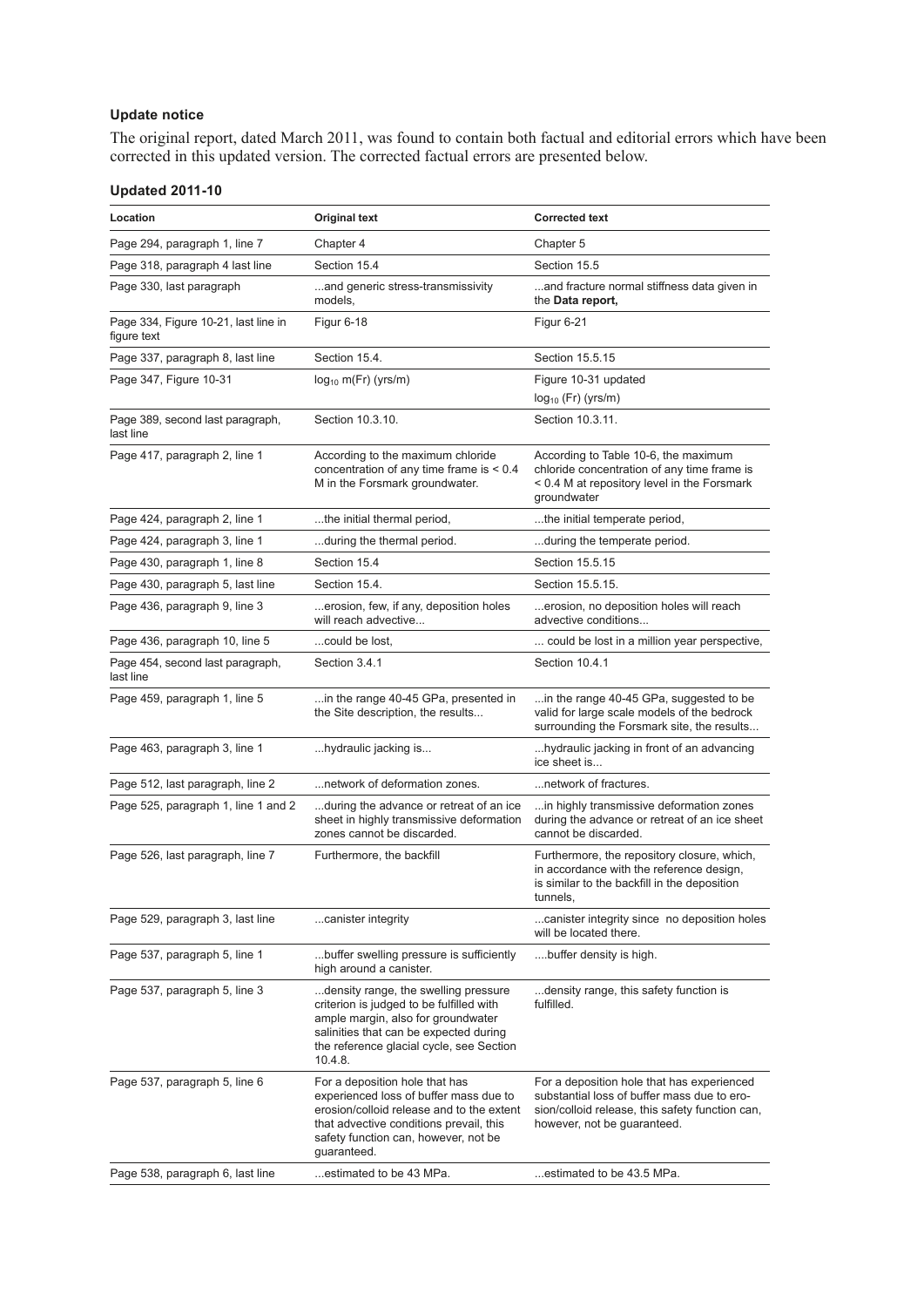# **Updated 2011-10 continued**

| Location                            | <b>Original text</b>                                                                                                                                                                               | <b>Corrected text</b>                                                                                                                   |
|-------------------------------------|----------------------------------------------------------------------------------------------------------------------------------------------------------------------------------------------------|-----------------------------------------------------------------------------------------------------------------------------------------|
| Page 538, last paragraph, last line | safety function R3a                                                                                                                                                                                | safety function R3b                                                                                                                     |
| Page 540, paragraph 4 (c), line 2   | periods of glacial conditions                                                                                                                                                                      | periods of temperate and glacial condi-<br>tions                                                                                        |
| Page 541, paragraph 6, line 1       | preliminary quantitative evaluations                                                                                                                                                               | guantitative evaluations                                                                                                                |
| Page 542, paragraph 1, line 1       | the buffer swelling pressure is high.                                                                                                                                                              | the buffer density is high.                                                                                                             |
| Page 542, paragraph 1, line 2       | buffer density, the swelling pressure<br>criterion is fulfilled with ample margin,<br>also for groundwater salinities that can<br>be expected during the assessment<br>period, see Section 10.4.8. | buffer density, this safety function is fulfilled.                                                                                      |
| Page 542, paragraph 1, line 5       | experienced loss of buffer mass due<br>to erosion/colloid release and to the<br>extent that advective conditions prevail,<br>this safety function can, however, not be<br>guaranteed.              | experienced substantial loss of buffer mass<br>due to erosion/colloid release, this safety<br>function can, however, not be guaranteed. |
| Page 542, paragraph 5, line 2       | with ample margin for the reference<br>glacial cycle.                                                                                                                                              | with ample margin.                                                                                                                      |
| Page 543, paragraph 4               | Between zero and two canisters                                                                                                                                                                     | On average less than one canister                                                                                                       |
| Page 548, paragraph 1, line 1       | and towards the South-East of the<br>candidate repository                                                                                                                                          | and south-east of the candidate repository                                                                                              |
| Page 548, paragraph 3, line 3       | less than 200 mg/L                                                                                                                                                                                 | less than 200 $\mu$ g/L                                                                                                                 |

# **Updated 2011-12**

| Location                          | Original text                                                                   | <b>Corrected text</b>                                                                                   |
|-----------------------------------|---------------------------------------------------------------------------------|---------------------------------------------------------------------------------------------------------|
| Page 403, last paragraph, line 6  | time, four tunnel intersecting                                                  | time, five tunnel intersecting                                                                          |
| Page 403, last paragraph, line 11 | only four positions                                                             | only five positions                                                                                     |
| Page 403, Figure 10-73            | 300 tonnes in 25 % of 1,000,000 years<br>300 tonnes in 100 % of 1,000,000 years | Figure 10-73 updated<br>220 tonnes in 25 % of 1,000,000 years<br>220 tonnes in 100 % of 1,000,000 years |

# **Updated 2012-12**

| Location                          | Original text          | <b>Corrected text</b>   |
|-----------------------------------|------------------------|-------------------------|
| Page 383, Table 10-4 heading text | /Åkesson et al. 2010/. | /Åkesson et al. 2010a/. |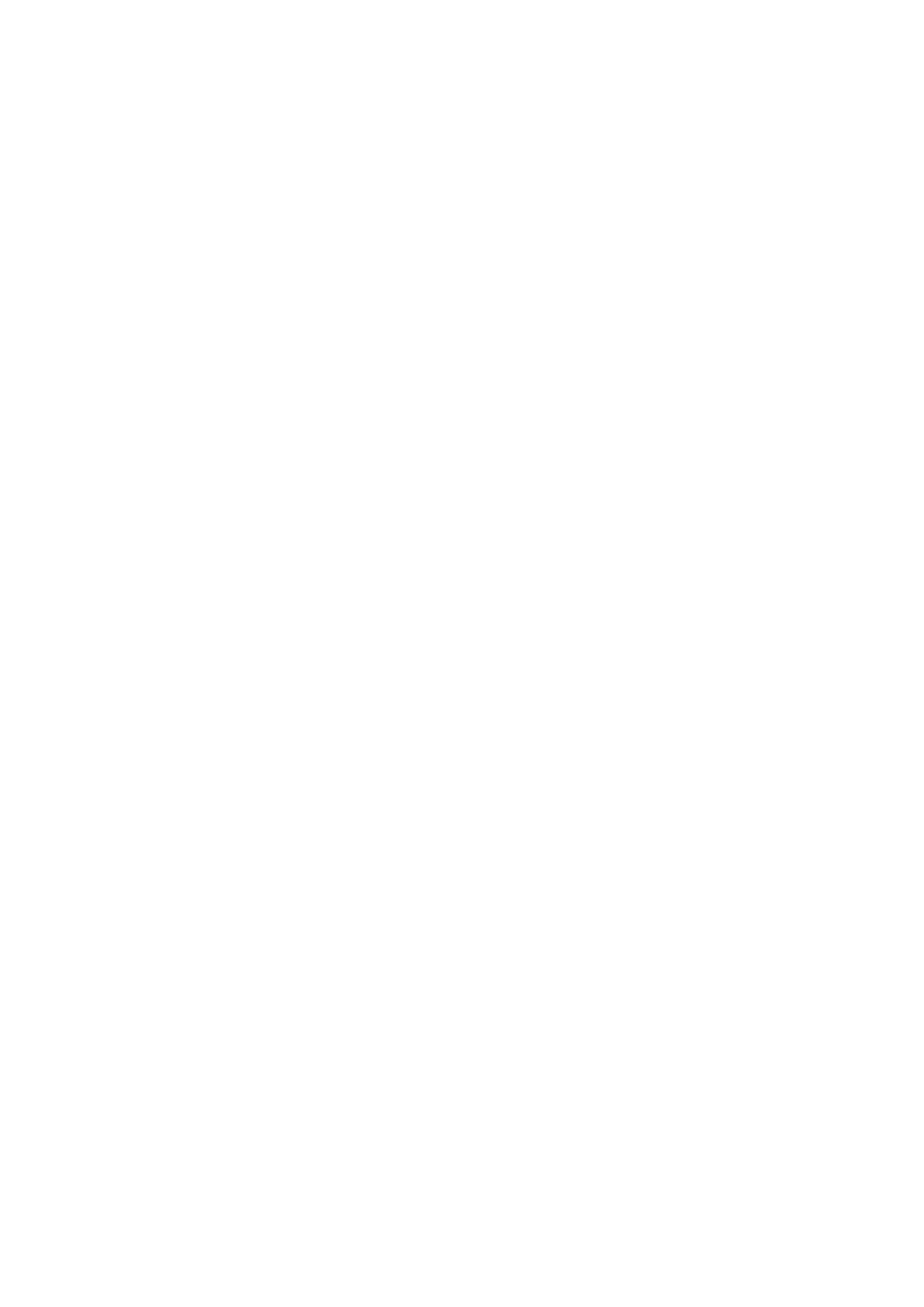ISSN 1404-0344 SKB TR-11-01 ID 1271592 Updated 2012-12

# **Long-term safety for the final repository for spent nuclear fuel at Forsmark**

**Main report of the SR-Site project**

# **Volume III**

Svensk Kärnbränslehantering AB

March 2011

*Keywords:* Safety assessment, Long-term safety, Final repository, Spent nuclear fuel, Forsmark.

A pdf version of this document can be downloaded from www.skb.se